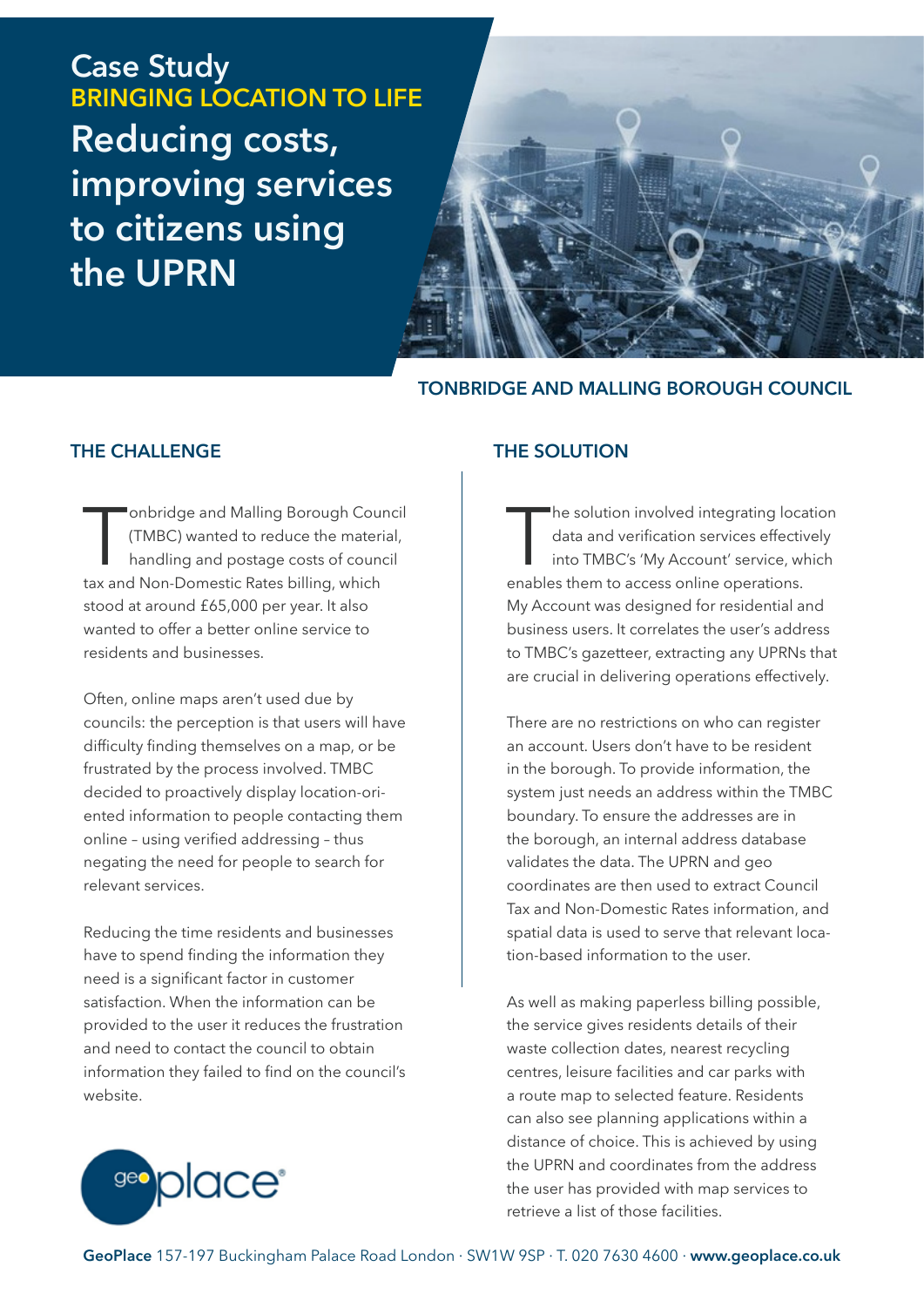

## **THE RESULTS**

With over 18,000 registrations, 15% of<br>the total population of the borough l<br>Topbridge and Malling Borough Council websit the total population of the borough has now signed up to My Account via the Tonbridge and Malling Borough Council website.

Several thousand residents have opted into paperless billing - delivering thousands of pounds savings, instantly.

My Account users can select pages from the website (www.tmbc.gov.uk) and opt in to receive notifications, news and job updates directly to their inbox. This ensures users are always informed about the updates to topic of importance to them. It has also increased the number of people attending events in the borough; the number of applicants for advertised positions has also increased.

TMBC has also created a service that lets the My Account user select planning applications near their address. Since its introduction, this service quickly became the second most popular feature in the Council's location based personalised services, with hundreds of visits to this service page every week.

• TMBC has seen a 65% increase in logins to My Account on the period from 01/10/2018 to 31/03/2019, compared to previous year and 145% increase during the festive period of 15/12 to 15/01.

Another popular output is a display of nearest recycling centres (which is derived by integrating the waste and recycling collection schedule for the user's property), and the weekly bulk-waste collection schedule.

• During the festive period between 15/12/18 and 15/01/19 almost 4,000 users looked for recycling information by logging in with their My Account details, generating over 10,000 map views.

Overall, the service has also enabled TMBC to improve the accuracy of its data by providing direct feedback from users to both the GIS and finance departments.



*Using the location-driven My Account facility, several thousand residents have opted to receive paperless billing from their local authority.*

> *This has delivered thousands of pounds of sustainable savings, instantly...*